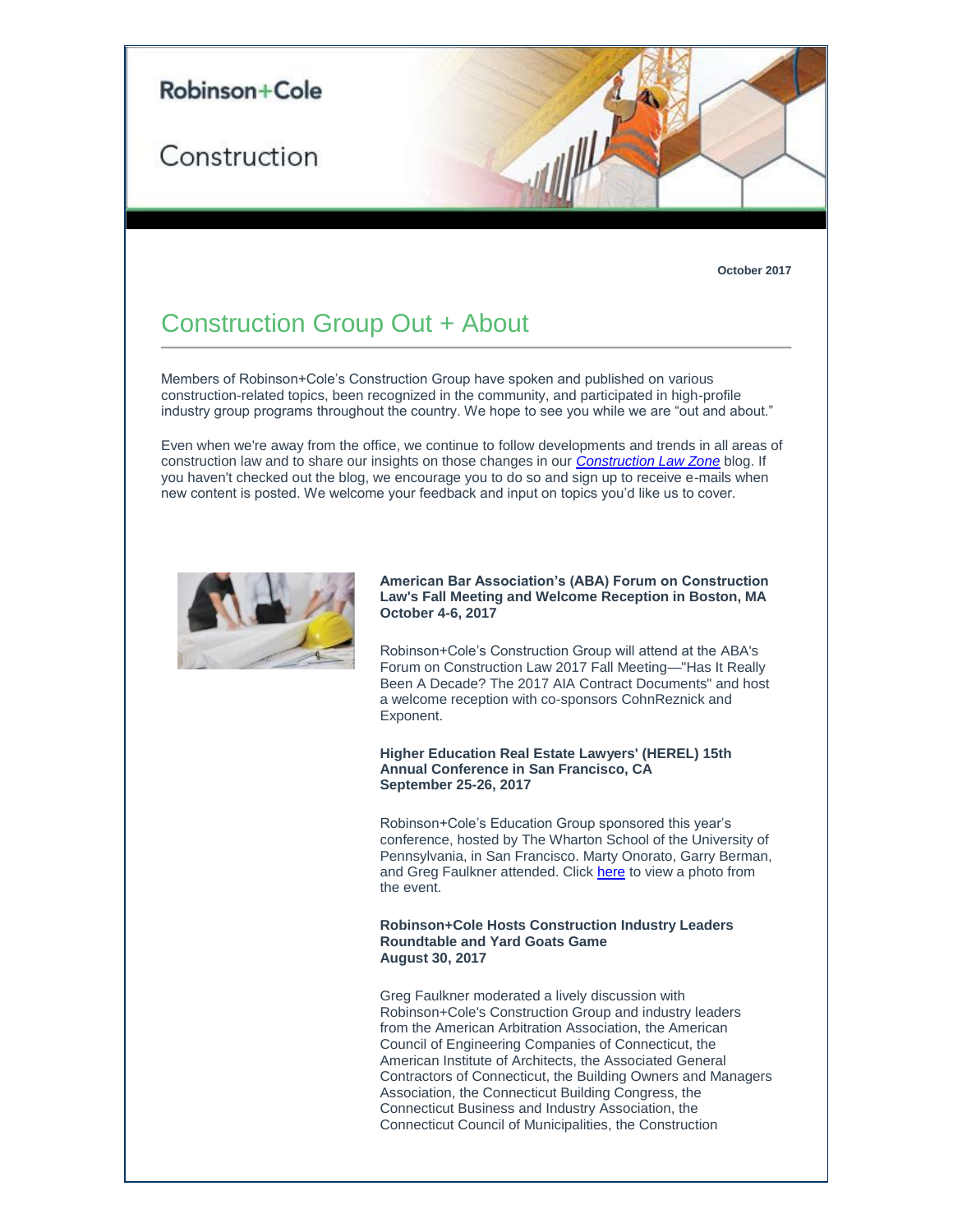Institute, and the Professional Women in Construction. A summary has been featured on our *Construction Law Zone* blog, available [here.](http://t2806904.omkt.co/track.aspx?id=402|2AD478|6F10|6AAA|1937|0|3F80|1|701570FA&destination=http%3a%2f%2fwww.constructionlawzone.com%2f2017%2f09%2frobinsoncole-hosts-industry-leaders-roundtable-discussion%2f&dchk=AD6E531)

## **Construction Lawyers Society of America June 2017**

Dennis Cavanaugh, Greg Faulkner, Todd Regan, and Peter Strniste have accepted fellowships with the Construction Lawyers Society of America, an invitation-only construction lawyer honorary society with membership limited to 1,200 practicing Fellows from the United States and internationally. Fellows are selected and invited into Fellowship after being evaluated for effectiveness, accomplishments, and ethical reputation in construction law.

## **American Institute of Architects (AIA) Contract Updates Summer and Fall 2017**

Members of the Construction Group have been making the rounds to clients, presenting highlights of the 2017 updates to AIA contract forms, which includes new termination fees, revised notice provisions, broader indemnity obligations, and an overhaul of insurance clauses.



### **American Bar Association's (ABA) Forum on Construction Law Regional Meeting in Washington, DC November 3, 2017**

Dennis Cavanaugh is among the speakers presenting during this one-day program focused on construction insurance. The program promises to provide an in-depth and comprehensive review of the key insurance products available to manage construction risk, as well as issues related to the interplay of those insurance products with contract provisions and performance obligations. Additional details about the program can be accessed [here.](http://t2806904.omkt.co/track.aspx?id=402|2AD478|6F10|6AAA|1937|0|3F82|1|701570FA&destination=https%3a%2f%2fwww.americanbar.org%2fcontent%2fdam%2faba%2fdirectories%2fconstruction_industry_knowledge_base%2fmeetings%2f2017-fall-regionals%2f2017-regional-brochure-spread.authcheckdam.pdf&dchk=5D12AFD0)

## **Pearlman Conference in Seattle, WA September 6-8, 2017**

Dennis Cavanaugh co-presented a session on the Spearin Doctrine, focusing on how it has evolved and been challenged in nearly a century. The *Spearin* case was decided by the United States Supreme Court in 1918 and provides that, for an owner prescribing the character, dimensions, and location of the work in the design documents, there is an implied warranty that the completed design will be adequate.

*The Best Lawyers in America©* **2018 Includes Robinson+Cole Litigation – Construction "Lawyer of the Year" Recognition along with 59 Lawyers Listed August 2017**

Dennis Cavanaugh was named the *Best Lawyers®* 2018 "Lawyer of the Year" in Hartford in the area of Litigation – Construction. In addition to Dennis, Construction Group lawyers Greg Faulkner, Chris Hug, Marty Onorato, Todd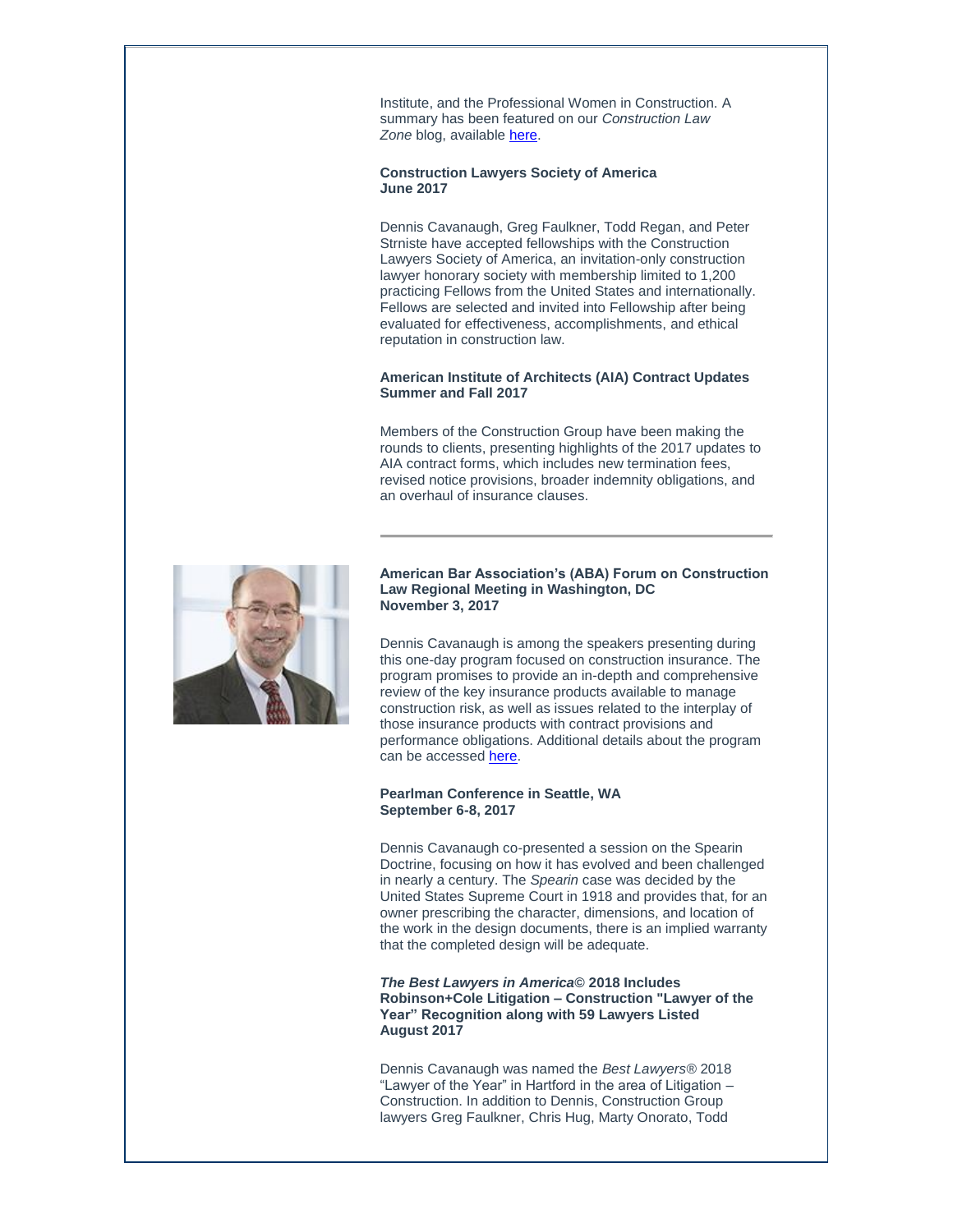Regan, and Peter Strniste received the *Best Lawyers*® designation. A total of 59 Robinson+Cole lawyers are listed in the 2018 edition. The firm continues to have the highest number of recognized lawyers in the State of Connecticut. Click [here](http://t2806904.omkt.co/track.aspx?id=402|2AD478|6F10|6AAA|1937|0|3F83|1|701570FA&destination=http%3a%2f%2fwww.rc.com%2fupload%2fPress-Release_Best-Lawyers-2017_8-15-17.pdf%3futm_source%3dVocus%26utm_medium%3demail%26utm_campaign%3dRobinson%2b%2526%2bCole%2bLLP%26utm_content%3dLLCN%2bGroup%2bOut%2b%2bAbout%2b%2bOctober%2b2017%2bRCSend&dchk=5B05F4F6) to view our press release.

**Construction Institute Board of Advisors June 2017**

Dennis Cavanagh was reappointed to serve on the Construction Institute's Board of Advisors for 2017 to 2018.



**Greenbuild and ArchitectureBoston Expo (ABX) 2017 in Boston, MA November 9, 2017**

Greg Faulkner will co-present a session entitled "Great Expectations: What Clients Really Want, Need, & Value" as part of the annual ArchitectureBoston Expo (ABX). During the session, Mr. Faulkner will offer his perspective on the dramatically changing needs of the owner in a 21st century design and construction market. Click [here](http://t2806904.omkt.co/track.aspx?id=402|2AD478|6F10|6AAA|1937|0|3F85|1|701570FA&destination=https%3a%2f%2fexplore.greenbuildexpo.com%2fAttendee%2fSchedule%2fSessionDetails%2f43930&dchk=671A6CF5) for more info.



### **CMAA National Conference & Trade Show in Washington, DC October 8-10, 2017**

Joe Barra will present a session entitled "BIM Deployment: Necessity or Extravagance?" that will highlight the financial, logistical, and legal factors to consider when deciding whether to deploy BIM. The program will use real-life examples to illustrate how BIM is transforming project delivery for the Massachusetts Port Authority and others across the country. Click [here.](http://t2806904.omkt.co/track.aspx?id=402|2AD478|6F10|6AAA|1937|0|3F86|1|701570FA&destination=http%3a%2f%2fnationalconference.cmaanet.org%2findex.html&dchk=7E2CCF0B)



**Building Our Future in Uncertain Times: Solutions That Work for Public and Private Projects Program in West Hartford, CT November 3, 2017**

Marty Onorato will moderate a program, presented by the Construction Institute, that will examine successful projects that explore alternative approaches, including P3 and alternative financing arrangements. For more information on the program, click [here.](http://t2806904.omkt.co/track.aspx?id=402|2AD478|6F10|6AAA|1937|0|3F88|1|701570FA&destination=http%3a%2f%2fconstruction.org%2fevents%2fEventDetails.aspx%3fid%3d995525%26group&dchk=21327D44)

**Consulting Estimators Round Table (CERT), Fall Northeast Conference in Windsor, CT October 24, 2017**

Marty Onorato will be speaking at the CERT Fall Northeast Conference. The conference will focus on best practices, professional liability, and other important and timely issues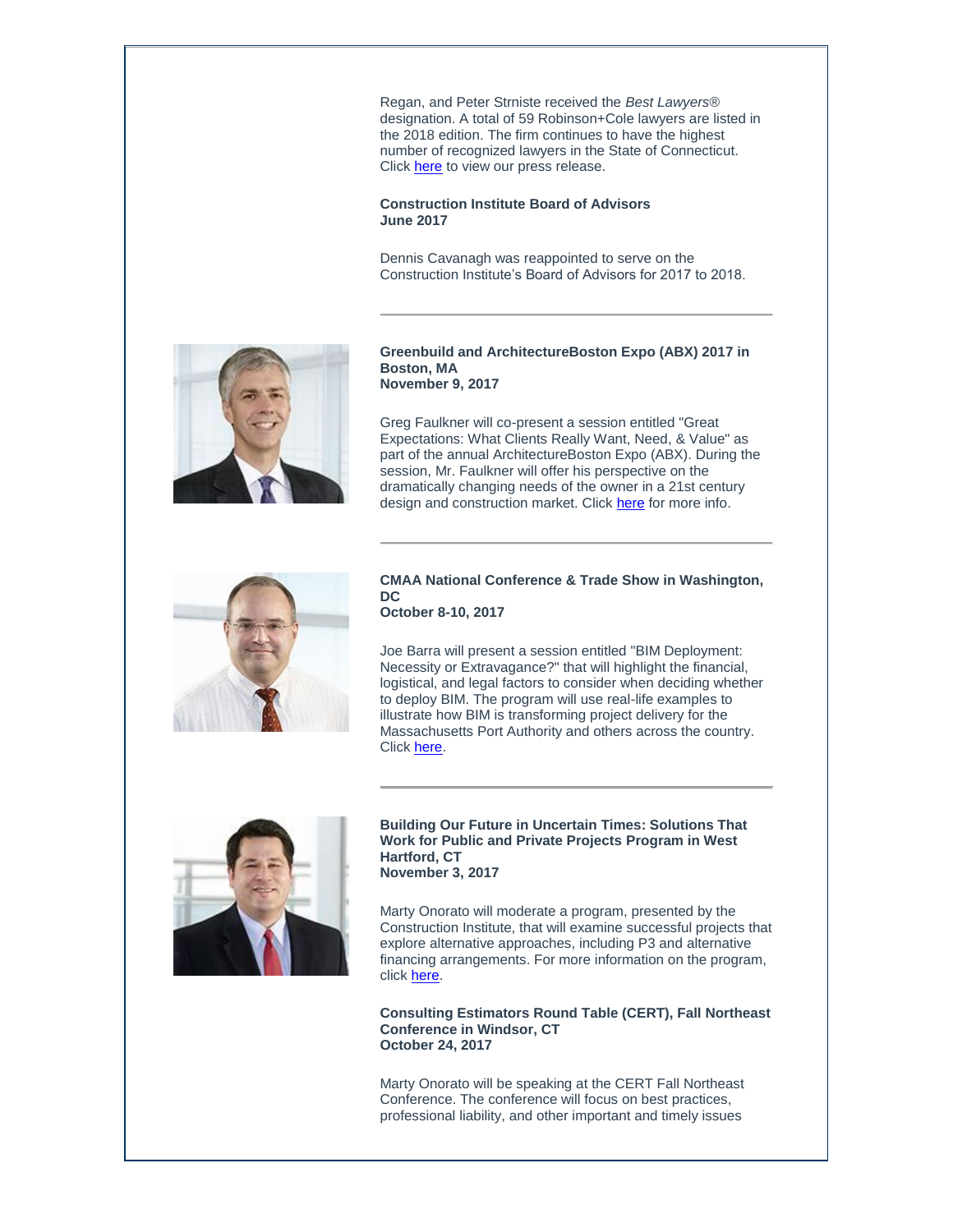### affecting professional estimators.



**American Bar Association's (ABA) Forum on Construction Law Fall Meeting Diversity Scholarship Recipient October 4-6, 2017**

Nadine Ebersole is among the recipients of a Diversity Scholarship presented by the ABA Forum on Construction Law. The scholarship covers the cost of registration for women and minority construction lawyers, construction lawyers with disabilities, and construction lawyers from the LGBT community to attend the Forum's 2017 Fall Meeting, "Has It Really Been a Decade? The 2017 AIA Contract Documents."



#### *Construction Executive Risk Management E-newsletter* **July 2017**

Peter Strniste authored an article entitled "What is Builders' Risk and Who and What Does it Protect on a Construction Project?" Mr. Strniste discusses builders' risk insurance and the issues surrounding it when negotiating a construction contract. Click [here](http://t2806904.omkt.co/track.aspx?id=402|2AD478|6F10|6AAA|1937|0|3F89|1|701570FA&destination=http%3a%2f%2fenewsletters.constructionexec.com%2friskmanagement%2f2017%2f07%2fwhat-is-builders-risk-and-who-and-what-does-it-protect-on-a-construction-project%2f&dchk=7C30BC17) to read the article.



### *Construction Executive Risk Management E-newsletter* **July 2017**

Lisa Andrzejewski authored an article entitled "P3s, Design-Build Models and the Spearin Doctrine: A Shift in Design Risk." Click [here](http://t2806904.omkt.co/track.aspx?id=402|2AD478|6F10|6AAA|1937|0|3F8A|1|701570FA&destination=http%3a%2f%2fenewsletters.constructionexec.com%2friskmanagement%2f2017%2f07%2fp3s-design-build-models-and-the-spearin-doctrine-a-shift-in-design-risk%2f&dchk=7CFE0239) to read the article.



## **NASBP** *Surety Bond Quarterly* **Summer 2017**

Jonathan Hausner and Elizabeth Wright authored an article for the professional magazine of the National Association of Surety Bond Producers (NASBP) entitled "Drones Take Flight in the Construction Industry," which can be read [here.](http://t2806904.omkt.co/track.aspx?id=402|2AD478|6F10|6AAA|1937|0|3F8C|1|701570FA&destination=http%3a%2f%2fwww.nxtbook.com%2fnaylor%2fSBPQ%2fSBPQ0217%2findex.php%3fstartid%3d22%23%2f22&dchk=6720A419)

**NASBP in Chicago, IL September 23, 2017**

Jonathan Hausner presented at the National Association of Surety Bond Producers (NASBP) Annual Meeting on the subject of drones in the construction industry.